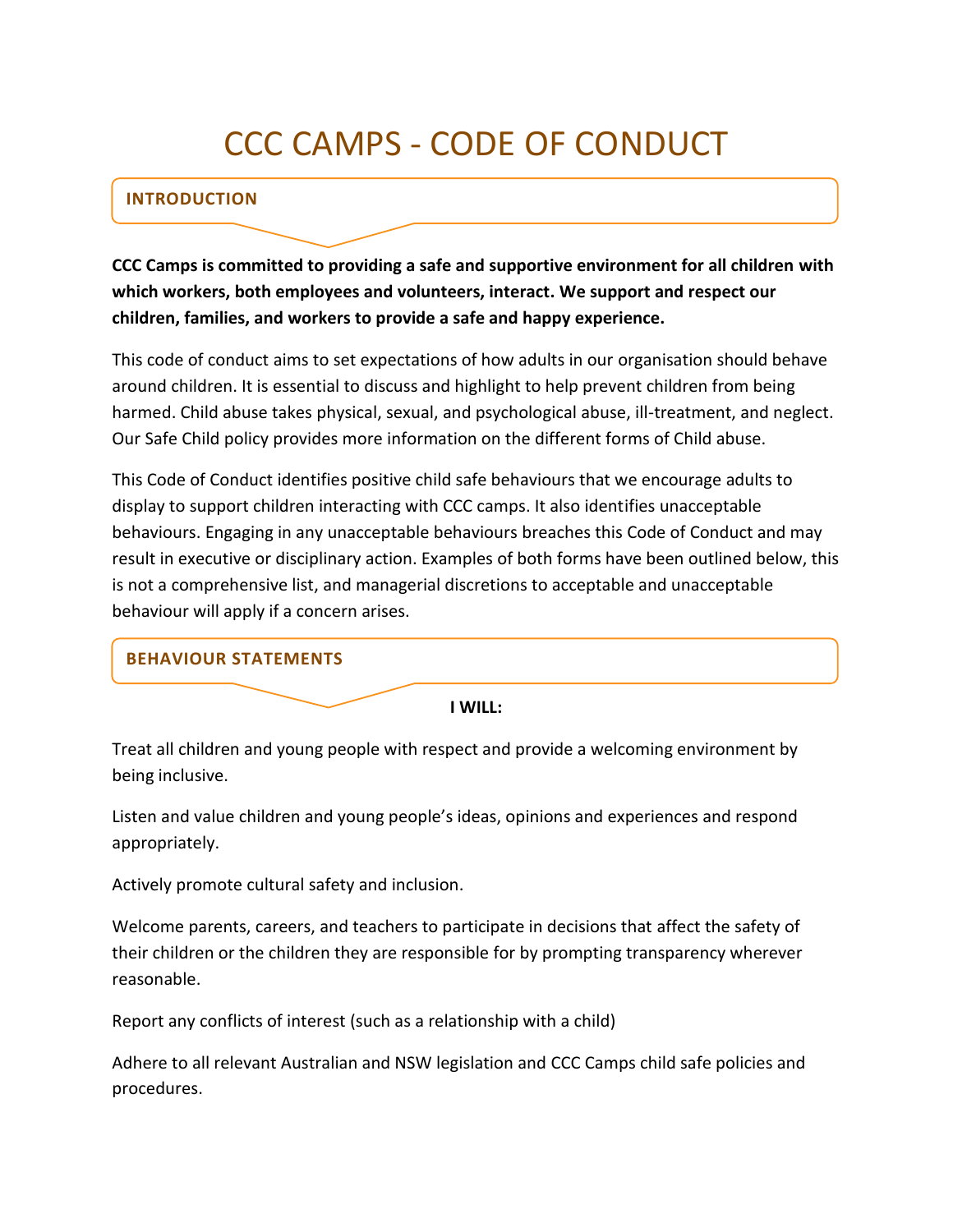Participate in all compulsory training, including Safe Ministry Training. Ensuring that when prompted, one promptly completes retraining.

Raise concerns with management if risks to child safety are identified, including cultural, environmental, and operational risks.

Report and act immediately on any concerns or observed breaches of this Code of Conduct, including the concerning behaviours outlined in the Child Safety Policy.

Take all reasonable steps to protect children from abuse.

Respect children's privacy and their families and carers by keeping all information about child protection concern confidential.

Inform parents and carers if there are situations that need to be safely managed but are outside the boundaries of this Code of Conduct (such as travelling with a child).

Take a child seriously if they disclose harm or abuse.

Uphold the rights of the child and always prioritise their needs.

Not be alone with a child where there is no professional reason.

Limit physical contact as much as reasonably possible. When necessary (e.g., helping fit harness or observing an injury), I will first seek permission from the child and assure the child is not in a secluded environment. I will also intervene if another is administrating physical contact unnecessarily or unacceptably.

Maintain CCC Camps presentation and dress code.

Use non-offensive, positive language, remain calm and approach any conflict or issues with a helpful attitude.

### **I WILL NOT:**

Condone or participate in illegal, unsafe, or abusive behaviour towards children, including physical, sexual, or psychological abuse, ill-treatment, neglect, or grooming. This includes not reporting concerning behaviour or when an individual talk about engaging or suggest engaging in such activities.

Ignore or disregard any concerns, suspicions, or disclosure of child abuse.

Exaggerate or trivialise child abuse issues.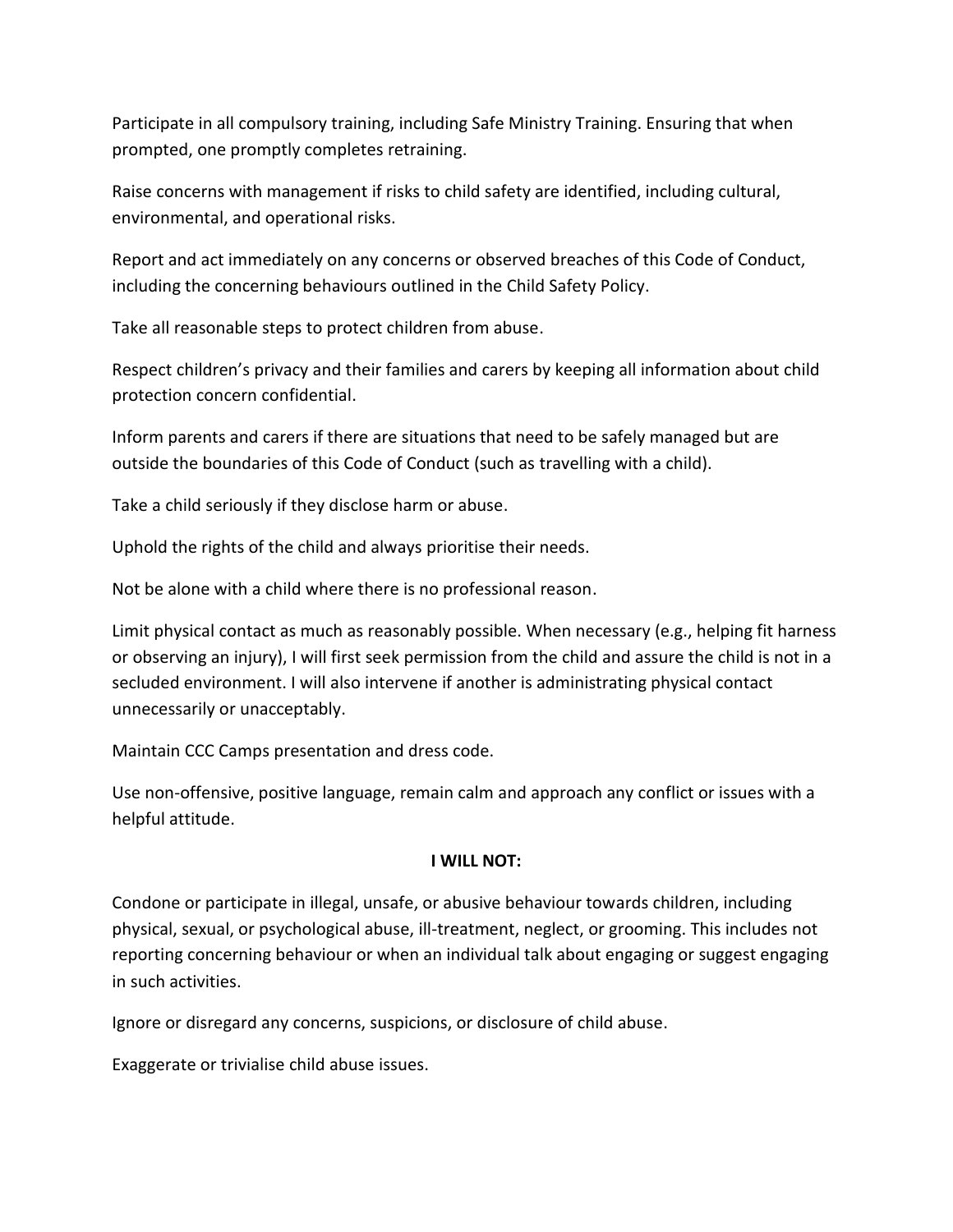Engage in unnecessary or unacceptable physical contact, including but not limited to appropriate physical contact without a Child's permission, physical discipline, physical contact that is sexual, excessive physical contact.

Ignore or stay quiet about concerns, reports, or behaviours witnessed that suggest child abuse could have taken place.

Use offensive, hurtful, or discriminative language, be abusive or intimidating or be passiveaggressive (including ignoring, isolating, or dismissing others).

Discuss topics that are inappropriate for children, such as sexual events, personal situations, or illegal activity.

Engage in, encourage or be passive towards bullying behaviours by anyone.

Use social media in an inconsistent way with CCC Camps Social Media Policy.

Engage in, encourage or be passive towards illegal behaviours.

Give gifts to children in exchange for favours or to develop a 'special' relationship with them.

Spend time or seek to spend time alone with a child.

Deliberately prevent a child from forming friendships.

## **FURTHER INFORMATION**

All Staff, volunteers, teachers, families, and community members are encouraged to speak up if they have concerns about the safety of children. Complaints about the breach of this Code of Conduct must be reported to our child safety officers, see their information below.

| Name   | <b>Email Address</b>                |
|--------|-------------------------------------|
| Martyn | martyn.centralcoast@ccccamps.org.au |
| Renee  | renee@ccccamps.org.au               |

Some breaches of this Code of Conduct will need to be reported to the NSW Police, the Department of Communities and Justice and the Office of Children's Guardian. The CCC Camps Complaint reporting policy provides more information about our reporting obligations to